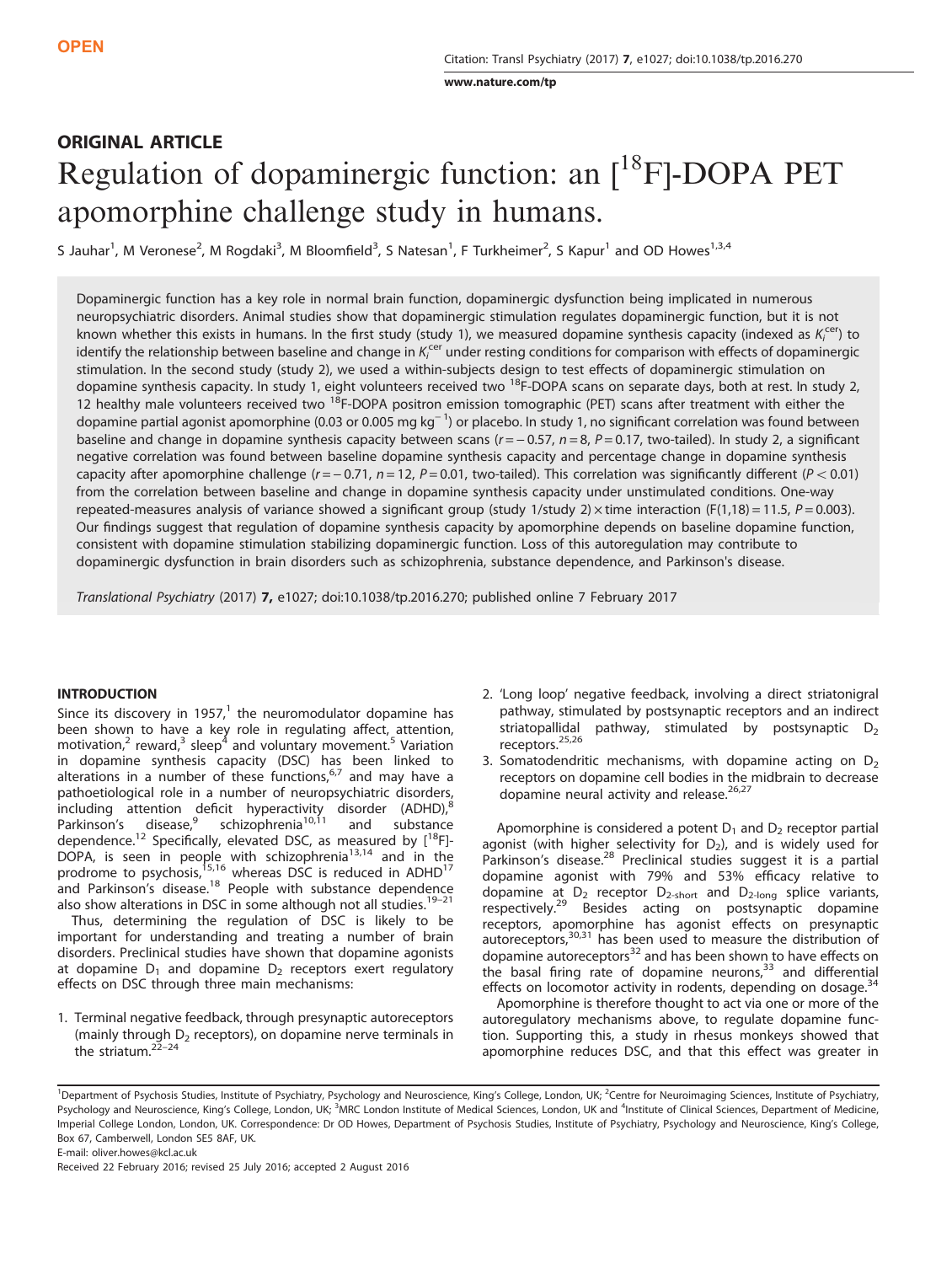animals with greater baseline DSC. $35$  To date, in vivo studies in humans have been limited to people with Parkinson's disease (PD), one  $[$ <sup>11</sup>C]-raclopride study finding evidence of reduced dopamine release following amphetamine, $36$  and a study in early and late PD, finding reduced DSC in early PD, but the numerically opposite effect in late PD. $37$  The study of apomorphine in Parkinson's disease is problematic when looking at function in non-disease populations, as animal literature suggests autoreceptor sensitivity to be affected when damage to the nigrostriatal system has occurred.[38](#page-5-0)

Therefore, although these findings are consistent with an autoregulatory effect of dopamine agonism in disease, the regulation of DSC in healthy humans remains to be determined. In view of this, we aimed to determine the relationship between baseline dopamine synthesis capacity and the effect of dopamine stimulation, using apomorphine, on dopamine synthesis capacity, indexed using <sup>18</sup>F-DOPA PET, in healthy humans. In study 1, we determined the reliability of <sup>18</sup>F-DOPA imaging and the relationship between baseline DSC and change on re-scanning in untreated healthy volunteers to provide reference data for comparison. In study 2, we determined the effect of apomorphine on DSC using doses designed to preferentially act on presynaptic autoreceptors<sup>[36](#page-5-0),[39](#page-5-0)</sup> to test the hypothesis that apomorphine would alter DSC, and that this would depend on baseline DSC.

# MATERIALS AND METHODS

## Ethical approval

Study 1 was approved by the South London and Maudsley/Institute of Psychiatry NHS Trust. Study 2 was approved by the Hammersmith Research Ethics Committee. The Administration of Radioactive Substances Advisory Committee (ARSAC) granted permission to administer [<sup>18</sup>F]-DOPA for both the studies.

## Participants

All the participants gave written informed consent. The participants were recruited through the local media. Inclusion criteria for all the subjects were: male gender, age 18–35, no history of major medical illness, and capacity to give written informed consent. The exclusion criteria for all the participants were: presence of any significant current medical disorder or treatment including history of head injury resulting in loss of consciousness and any neurological disorder; diagnosis of past or current psychiatric disorders using the Structured Clinical Interview for DSM-IV<sup>[40](#page-5-0)</sup> including alcohol or any other substance dependence or abuse. All the participants provided urine samples on the day of the PET scans to screen for drug use (Monitect HC12, Branan Medical, Irvine, CA, USA), and were excluded if they were positive. No subject was taking psychotropic medication at the time of study participation.

# Study 1: test–retest study to determine the relationship between baseline dopamine synthesis capacity and change in dopamine synthesis capacity under resting (unstimulated) conditions

Eight healthy adults (mean age  $23.6 \pm 3.5$  years, range 19-28 years, five males, six right-handed) participated in this study as part of an ongoing research project.<sup>[41](#page-5-0)</sup>

PET data acquisition. Each subject received two  $^{18}$ F-DOPA PET scans, administered approximately 2 years apart (mean  $\pm$  SD = 113.6  $\pm$  16 weeks). PET imaging was performed on an ECAT/EXACT3D:Siemens/CTI (Knoxville, TN, USA) PET tomograph (spatial resolution: 4.8 (0.2) mm; sensitivity:  $69$  cps Bq<sup>-1</sup> ml<sup>-1</sup>). High-resolution images of the whole brain were reconstructed from 95 planes with a section spacing of 2.425 mm. All the participants were asked not to eat or drink (except water), and refrain from alcohol for 12 h before the scan. The subjects received carbidopa (150 mg) and entacapone (400 mg) orally about 1 h before imaging.<sup>[42](#page-5-0)</sup> The administration of carbidopa and entacapone reduces the formation of radiolabeled  $^{18}$ F-DOPA metabolites, $^{43}$  increasing the signal-to-noise ratio. $^{42}$  $^{42}$  $^{42}$ The 400 mg dose of entacapone used increases the amount of <sup>18</sup>F-DOPA signal in the plasma accounted for by unmetabolized <sup>18</sup>F-DOPA from approximately 21 to 55%. $42$  The subjects were positioned with the orbitomeatal line parallel to the transaxial plane of the tomograph, and head position was marked and monitored via laser crosshairs and a camera. The head movement was minimized by a moulded head rest and straps. A 5-min transmission image was obtained before radiotracer injection using a 150 MBq caesium Cs 137 rotating point source to correct for attenuation and scatter.

Emission data were acquired in list mode for 95 min, rebinned into 26 time frames (comprising a 30 s background frame, four 60 s frames, three 120 s frames, three 180 s frames and finally fifteen 300 s frames), and reconstructed using a three-dimensional re-projection algorithm. Further details on the methods are reported in prior literature.<sup>4</sup>

## Study 2: apomorphine challenge

Twelve healthy male volunteers (mean age 26.42, s.d. 5.14; 10 righthanded) underwent <sup>18</sup>F-DOPA PET scans on two separate occasions (mean days between scans = 50.8 days (s.d. = 109.9)). They received a 2 ml subcutaneous injection of either apomorphine or placebo (normal saline, omitted in two subjects) approximately 30 min before the start of the scan. The participants were blinded to whether they were given placebo or apomorphine. The scanning time point was selected on the basis of the pharmacokinetics to correspond to the peak period of action of apomorphine. Apomorphine has been shown to have effects on aromatic acid decarboxylase (AADC) in rat striatum within half an hour,<sup>[45](#page-5-0)</sup> and having biological effects for up to 120 min in people with Parkinson's disease.<sup>4</sup>

Apomorphine dose. Five subjects received apomorphine at a dose of  $0.03$  mg kg<sup>-1</sup> subcutaneously, based on a prior human study in Parkinson's disease, $36$  this dose also being in line with animal work. $47$ Three subjects experienced notable autonomic side effects (nausea in one subject who had to leave the scanner and was excluded from analysis, increased blood pressure and vasodilation in two).

Consequently, the dose was decreased to improve tolerability.<sup>[22](#page-5-0)</sup> A dose of 0.0005 mg kg<sup>-1</sup> was chosen and given to eight volunteers on the basis of behavioural and clinical studies,  $39,48$  and we hypothesized that this would not cause autonomic effects. In contrast to the higher dose, no side effects were noted with the lower apomorphine dose.

PET data acquisition. Approximately 150 MBq of  $^{18}$ F-DOPA was administered by bolus intravenous injection 30 s after the start of the PET imaging.

All the participants were asked not to eat or drink (except water), and refrain from alcohol for 12 h before the scan. In study 2, the imaging data were obtained on a Siemens CTI ECAT HR 962 PET scanner (Siemens, Erlanger, Germany) in three-dimensional mode. One hour before the scan, the participants received 400 mg Entacapone, a peripheral catechol-0 methyl-transferase inhibitor, and 150 mg Carbidopa, a peripheral aromatic acid decarboxylase inhibitor, to increase specific signal detection, as these compounds decrease the formation of radiolabeled metabolites that may cross the blood–brain barrier.<sup>[43](#page-5-0)</sup> The participants were positioned in the scanner with the orbitomeatal line parallel to the transaxial plane of the tomograph. The head position was marked and monitored and the movement was minimized using a head strap.

The PET data were acquired in 32 frames of increasing duration over the 95 min scan (frame intervals:  $8 \times 15$  s,  $3 \times 60$  s,  $5 \times 120$  s frames,  $16 \times 300$  s).

# PET analysis

For both the studies, image analysis was conducted as previously described (please see Supplementary Information).<sup>49</sup> The striatal influx constant ( $K_i^{cer}$ , written as  $K_i$  in some previous publications<sup>41</sup>) was calculated compared with uptake in the reference region using a graphical approach adapted for a reference tissue input function.<sup>4</sup>

## Statistical analysis

The percentage change in  $K_i^{cer}$  was calculated as: (baseline  $K_i^{cer} - K_i^{cer}$  after apomorphine)/(baseline  $K_i^{cer}$ ) × 100. For the purpose of analysis, 'baseline' refers to when subjects were not given apomorphine challenge, that is, when given either placebo or no compound.

Statistical analyses were performed using SPSS (Version 21.0, IBM, Armonk, NY, USA),<sup>50</sup> significance was set at  $P < 0.05$  (two-tailed). Normality of distribution for  $K_i^{cer}$  values and percentage change was assessed using the Kolgoroff–Smirnov test. In study 1, we determined the test–retest variability of repeat  $^{18}$ F-DOPA imaging as previously reported, $^{44}$  $^{44}$  $^{44}$  and determined relationships between baseline  $K_i^{\text{cer}}$  and difference between

 $\overline{2}$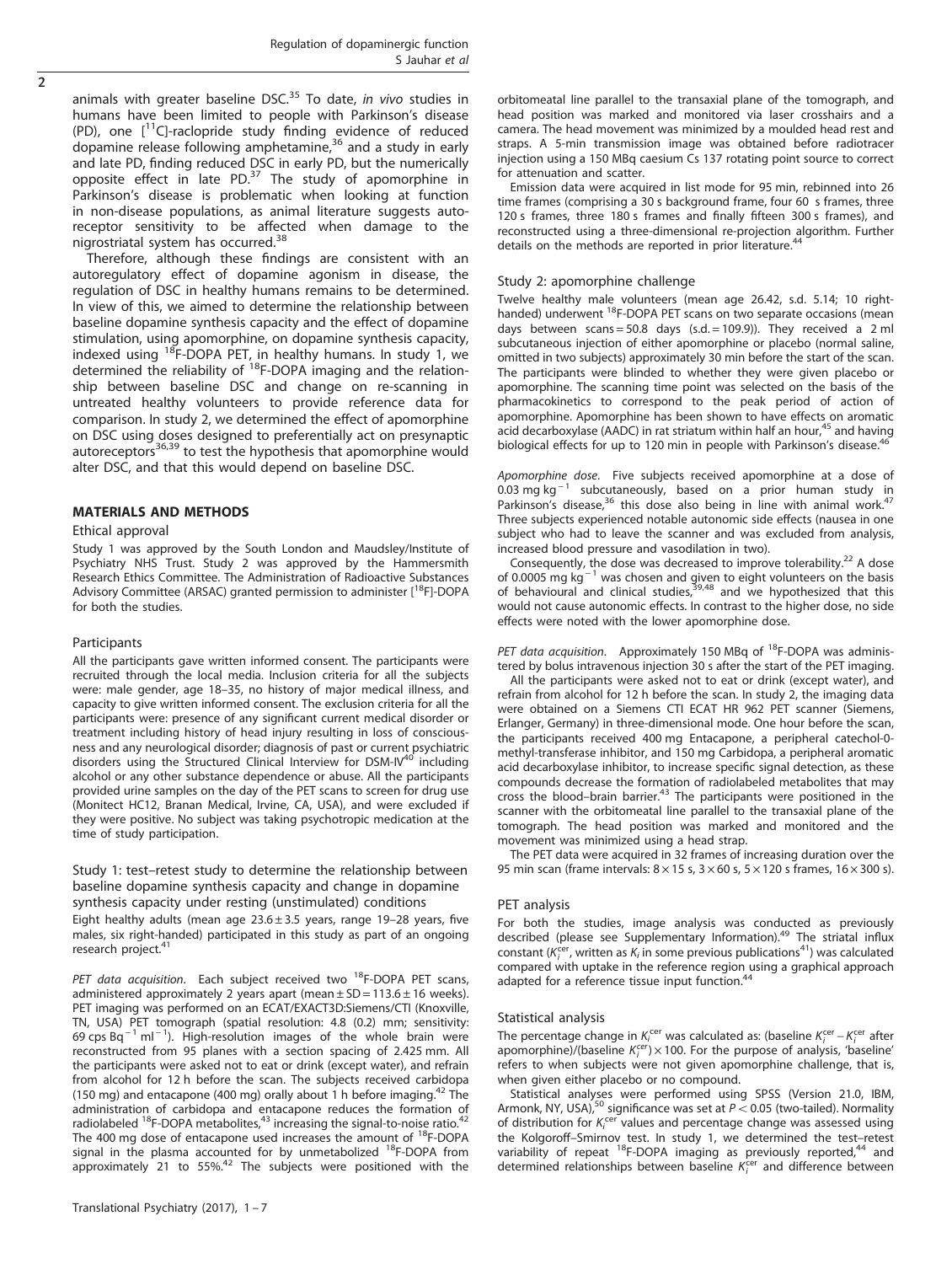<span id="page-2-0"></span>

**Figure 1.**  $K_i^{cer}$  at baseline and follow-up, indicating no significant difference in dopamine synthesis capacity under rest conditions. difference in dopamine synthesis capacity under rest conditions.

baseline and follow-up  $K_i^{cer}$  using Pearson's correlation. In study 2, withinsubject differences baseline (placebo) and stimulated (apomorphine) conditions were assessed using paired t-tests. A Pearson correlation coefficient was computed to assess relationships between baseline  $K_i^{cer}$  in the whole striatum and change with apomorphine.

#### Testing for regression to the mean

To test whether our results may represent regression to the mean, $51$  we conducted a one-way, repeated-measures analysis of variance to assess the effect of group (test-retest or apomorphine challenge) x change (change from baseline) interaction, with the hypothesis that partial agonist effects of apomorphine (change in  $K_i^{cer}$  from baseline) would distinguish the apomorphine challenge group from that of the test–retest sample. In the analysis of variance, we used Levene's test to test the null hypothesis that the variance of the two groups was equal. We also utilized linear regression to assess whether baseline  $K_i^{\text{cer}}$  and the apomorphine x baseline  $K_i^{\text{cer}}$ interaction could predict second scan  $K_i^{cer}$ . Finally, we tested the null hypothesis that there would be no difference in means and variances of both sets of measures (test–retest data set and those given apomorphine), and the correlation between the sets of measures would be equal.<sup>52</sup> For this, we converted each correlation to a z-score, using Fisher's  $r$  to  $z$ transformation, $53$  then applying Steiger's equations.<sup>54</sup> A z-score based on the difference between the two values and variance of the difference between the two scores was obtained.<sup>[55](#page-6-0)</sup>

# RESULTS

#### Injected activity

Mean (s.d.) injected activity for Study 1 was 147.3 (6.6) MBq (scan one) and 147.7 (2.7) MBq (scan two). There was no significant difference in activity injected between both the scans  $(t_{14} = -0.16)$ ;  $P = 0.88$ ). Mean (s.d.) injected activity for Study 2 was 149.0 (9.4) MBq (scan one) and 144.9 (5.5) MBq (scan two). There was no significant difference in the activity injected between both the scans ( $t_{11}$  = 1.44;  $P$  = 0.18).

Study 1: reliability of  $^{18}$ F-DOPA PET imaging and the relationship between baseline dopamine synthesis capacity and change over time in untreated people

There was no significant difference between scans (mean (s.d.)  $K_i^{cer}$  values: scan 1 = 0.014 min<sup>-1</sup> (0.0015); scan 2 = 0.014 min<sup>-1</sup> (0.0014)).

The interclass correlation for both the scans was 0.834, as reported previously.[44](#page-5-0)

The relationship between initial  $K_i^{\text{cer}}$  and change in  $K_i^{\text{cer}}$  over time is shown in Figure 1. There was no significant correlation between initial  $K_i^{cer}$  and change in  $K_i^{cer}$  over time (r = -0.57, n = 8,  $P = 0.17$ ; See Figure 1).



Figure 2. (a) Single-subject dopamine synthesis capacity at baseline and following apomorphine. (b) Mean (s.d.) dopamine synthesis capacity at baseline and following apomorphine.

Study 2: the effects of apomorphine on dopamine synthesis capacity

The effect of apomorphine on dopamine synthesis capacity is shown in Figure 2.

There was no main effect of apomorphine on whole striatal  $K_i^{\text{cer}}$  ( $t_{11} = -0.71$ ; P=0.49); mean (s.d.)  $K_i^{\text{cer}}$  pre-apomorphine= 0.0120  $(0.012)$  min<sup>-1</sup> and post-apomorphine = 0.0123  $(0.0010)$  min<sup>-1</sup> .

The mean (s.d.) difference (pre-apomorphine – post-apomorphine) for both doses was  $-0.00025(0.0013)$  min<sup>-1</sup>, mean (s.d.) percentage change  $=$   $-$  2.8% (1.1%).

The mean (s.d.) relative difference in dopamine synthesis capacity between baseline and post-apomorphine was 5% (11%) for 0.03 mg kg<sup>-1</sup> and 2% (10%) for 0.005 mg kg<sup>-1</sup>. .

There was no relationship between time between scans and change in  $K_i^{cer}$  values (Spearman's rho = -0.161, P = 0.62, twotailed).

To exclude a potential effect of apomorphine on blood flow in the reference region (cerebellum), $^{22}$  $^{22}$  $^{22}$  we examined the reference region to see whether there was any change with administration of apomorphine. No difference in (as measured by the standardized uptake value at 95 min) was found  $(t_{10} = 0.78, P = 0.45)$ .

Relationship between baseline  $K_i^{cer}$  and percentage change. There was a significant negative correlation between baseline value and percentage change in  $K_i$  cer with apomorphine,  $r = -0.71$ ,  $n = 12$ ,  $P = 0.01$  (two-tailed; See [Figure 3](#page-3-0)). Removal of the outlier, identified in [Figure 3,](#page-3-0) gave a correlation of  $-0.9$ ,  $n = 11$ ,  $P < 0.01$ .

This was larger, in absolute terms, in the subjects receiving the lower dose of apomorphine  $(0.005 \text{ mg kg}^{-1})$ ,  $r = -0.87$ ,  $n = 8$ ,  $P < 0.01$ ), although the difference between the two dose ranges was not statistically significant.

There was no appreciable change in effect size or P-value when the two subjects who did not receive placebo were excluded from the analysis ( $r = 0.67$ ,  $P = 0.034$ , two-tailed). There was no relationship between time between scans and change in  $K_i^{\text{cer}}$  values (Spearman's rho =  $-0.161$ ,  $P = 0.62$ , two-tailed).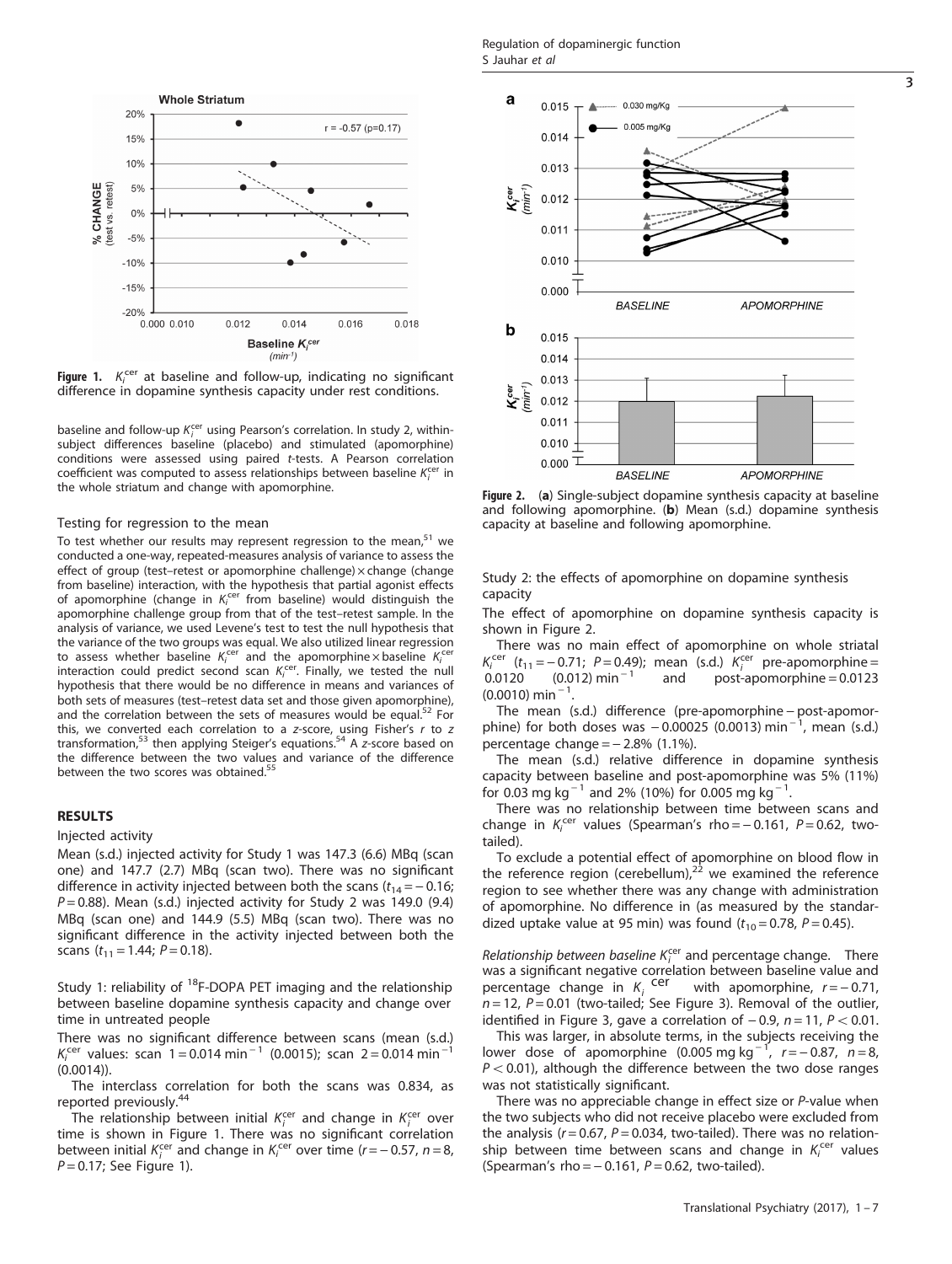<span id="page-3-0"></span>

**Figure 3.** Correlation between baseline Ki<sup>cer</sup> and percentage change<br>in Ki<sup>cer</sup> under apomorphine challenge (triangle = 0.03 mg kg <sup>− 1</sup> dose, Figure 3. Correlation between baseline  $K_i^{cer}$  and percentage change  $circle = 0.005$  mg kg<sup>-1</sup> dose), indicating that the effect of apomorphine on dopamine synthesis capacity depends on baseline dopamine synthesis capacity.

Testing for regression to the mean: analysis of variance, linear regression and rate dependency bias analyses

Levene's test indicated no statistically significant difference in variance between both the groups ( $P = 0.89$ ).

On one-way repeated-measures analysis of variance, there was a significant group (test–retest or apomorphine challenge) $\times$ change (baseline and change from baseline) interaction, F  $(1,18) = 11.5, P = 0.003.$ 

We used linear regression to predict the second scan  $K_i^{\text{cer}}$  based on baseline  $K_i^{cer}$  and baseline–apomorphine interaction. A significant regression equation was found (F = 16.6,  $P = 0.001$ ), with an adjusted  $R^2$  of 0.451, P = 0.001. These findings were strengthened when the outlier (see Figure 3, above) was removed, leading to an adjusted  $R^2$  of 0.647, with both baseline  $K_i^{\text{cer}}$  and apomorphine–baseline interaction contributing to the model  $(P = 0.02$  and  $P = 0.01$ , respectively).

Using a two-tailed test of significance, a significant difference was found between the correlation in the test–retest study and apomorphine challenge study (with removal of the outlier, as above,  $P < 0.01$ ).

## **DISCUSSION**

Our main finding is that the regulation of DSC by a dopamine partial agonist depends on baseline DSC. Specifically, people with relatively high baseline dopamine synthesis show a reduction, whereas those with relatively low baseline values show an increase in DSC. This finding is consistent with apomorphine stabilizing DSC as a partial agonist. Partial dopamine receptor agonists increase dopamine receptor signalling if dopamine levels are low and decrease dopamine receptor signalling when dopamine levels are high as they compete with dopamine and given their lower intrinsic activity the net output is lower than dopamine per se. Moreover, we did not see a relationship between baseline dopamine synthesis capacity and change over time in our test–retest study, where there was no apomorphine administration, indicating that the effect seen with apomorphine is unlikely to be explained by regression to the mean.

# Comparison with other imaging studies

Our findings extend those of an L-11C-DOPA study of rhesus monkeys, which also found a strong negative relationship

Translational Psychiatry (2017), 1 – 7

between baseline  $K_i$  value and apomorphine induced change in K<sub>i</sub> value ( $r = -0.93$ ), to show this in humans.<sup>[35](#page-5-0)</sup> Our results are also similar to findings from an L-11C-DOPA study carried out in people with early- and late-stage Parkinson's disease.<sup>[37](#page-5-0)</sup> Ekesbo et al.<sup>[37](#page-5-0)</sup> found a significant effect of stage of Parkinson's disease on the effect of apomorphine such that patients with early-stage disease showed a reduction, whereas patients with late stage showed an increase in DSC in absolute terms, though this was not statistically significant. The patients with early-stage disease who showed a reduction with apomorphine had  $K_i$  values similar to those in our subjects who showed a reduction with apomorphine, whereas those with late-stage disease had low  $K_i$  values, lower in absolute terms than in our subjects, who showed an increase. Our findings thus extend these findings in non-human primates and Parkinson's disease to indicate that the normal regulation of DSC also depends on baseline dopaminergic function.

Dopaminergic responses dependent on baseline dopamine

In addition to the studies discussed above, several other lines of evidence show this dependency on baseline dopamine function. In the Parkinson's disease literature, animal and human studies have shown using functional magnetic resonance imaging increased the blood oxygen level-dependent activation in dopamine-deficient states, following apomorphine infusion.<sup>[56](#page-6-0)-60</sup> A human PET study, in early and advanced Parkinson's disease, showed that response to L-DOPA was dependent on baseline status, with those with mild PD showing decreased striatal influx of L-DOPA, and those with advanced PD showing an increase in striatal L-DOPA uptake.<sup>[61](#page-6-0)</sup> A recent rodent study, examined the effects of aripiprazole (a partial dopamine agonist) on dopamine synthesis in rodents, finding that its effects on presynaptic  $D<sub>2</sub>$ autoreceptors was either as an agonist or antagonist, depending on whether the experimental condition was of low or high dopaminergic tone.<sup>[62](#page-6-0)</sup> This finding has also been seen in healthy volunteers given the partial dopamine agonist ar[ipipra](#page-6-0)zole or the dopamine antagonists haloperidol or risperidone.<sup>63-65</sup>

## Mechanism of action

Our findings are consistent with evidence that apomorphine acts as a partial agonist at dopamine  $D_2$  receptors.<sup>[29](#page-5-0)</sup> This indicates that in healthy volunteers, with relatively high DSC and presumed relatively low-tonic auto-inhibition by dopamine, apomorphine will act as an agonist at autoreceptors, to decrease DSC.

Conversely, in healthy volunteers with relatively low DSC and presumed relatively high tonic auto-inhibition by dopamine, apomorphine will compete with dopamine to occupy the autoreceptor. As apomorphine lacks the full agonist action, it will decrease the net functional agonist effect when it displaces dopamine, thereby causing increased DSC. This is in line with competitive binding studies.<sup>[29](#page-5-0)</sup> The data from CHO-expressed recombinant human  $D_{25}$ ,  $D_{2L}$ ,  $D_3$  and  $D_4$  receptors measuring the influence of apomorphine on  $[{}^{35}S]GTP\gamma S$  binding both alone and in combination with dopamine points to it having partial agonist effects, as noted above.<sup>[29](#page-5-0)</sup> Nevertheless, it is important to note that partial agonism has not been shown in intact preparations, where apomorphine is generally found to behave as a full agonist, so this interpretation of our findings should be considered tentative at this stage.

## Limitations

Our study was not intended to examine dose effects. Consequently, the sample size for the higher dose of apomorphine was small, which means that our analysis of dose effects lacks power and should be considered preliminary. It would be useful to use a wider dose range in future work to definitively test the dose effects. Our study design does not prove a causal relationship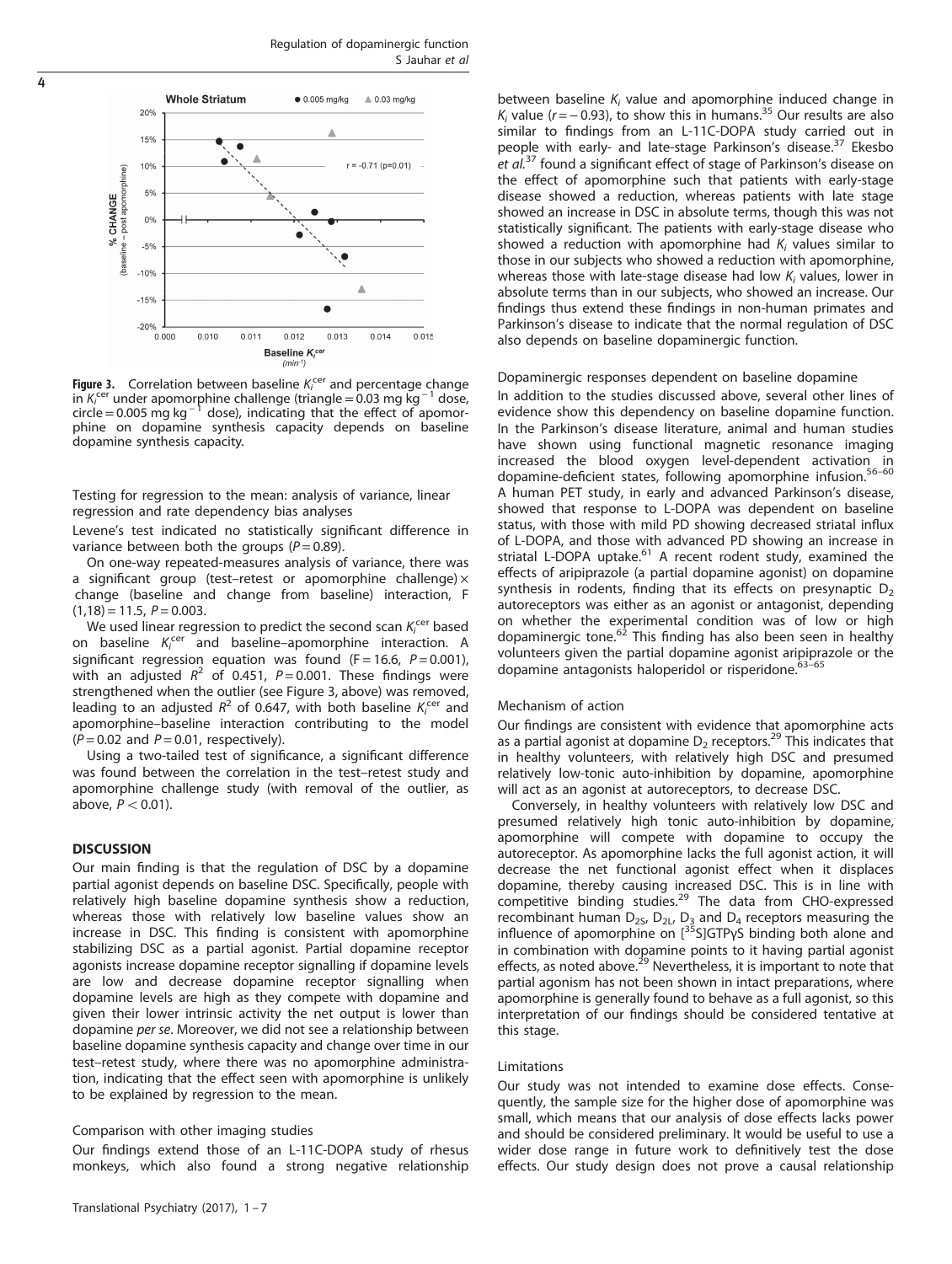<span id="page-4-0"></span>between baseline DSC and response to dopamine agonism. This could be done in preclinical experiments using optogenetic or other techniques to alter baseline DSC.

The test–retest comparison group had a longer duration of time between scans than the apomorphine challenge group. Despite this length of time, however, there was good test–retest reliability between scans in this group, and no evidence of regression to the mean. Nevertheless, it would be useful for future studies to test this over the same duration as used in the challenge group. It should also be noted that a few of the participants in the test– retest study showed large absolute differences, of −10% to 20%; although at the group level, the variability was much less. This likely reflects subject and scan acquisition-related variability, such as small movements of the subject during one scan session. However, this individual level variability would reduce our power to detect the relationship between baseline dopamine synthesis capacity and change under apomorphine. As such, it does not account for our findings, and could reduce the strength of the relationship.

# Pharmacological considerations

Other considerations include possible effects of apomorphine on blood flow in the reference region (cerebellum), and the possibility that apomorphine could have effects on the peripheral elimination or metabolism of DOPA. However, these are unlikely to explain our results for the following reasons. First, we did not find differences in DOPA uptake in the reference region pre- or post-apomorphine. The consistency of <sup>18</sup>F-DOPA activity in cerebellum at baseline and after apomorphine that we found would suggest that apomorphine is not having an effect on blood flow (please see [Figure 1](#page-2-0) and Supplementary Material). Nevertheless, further investigation using arterial blood sampling is needed to definitively exclude any significant alteration on blood flow by apomorphine at the dosage used in this study.

Although we were unable to test whether apomorphine would affect metabolism of DOPA in our sample, previous animal literature has failed to find any effect.<sup>[35](#page-5-0)</sup> Assuming an effect of apomorphine on blood flow, as shown in preclinical studies,<sup>[66](#page-6-0)</sup> this would have been uni-directional (either an increase or decrease compared with baseline conditions) and in contrast to our findings, which suggest bidirectional modulation of dopamine synthesis. Two subjects did not receive placebo during baseline scan, which may introduce an expectancy effect. However, taking these two subjects out of the analysis did not significantly change magnitude of effect size or P-value, as shown above. We accept that, in the subjects who reported side effects with apomorphine, breaking of the blind could have occurred. This could have potentially affected dopamine release in these individuals.<sup>[67](#page-6-0)</sup> It should be noted, however, that in those people receiving apomorphine at the lower dose (with no side effects) the results were unchanged, and magnitude of correlation was larger.

It is conceivable that, as  $K_i$  is calculated from  $K_i = K1 \times k3(k2+k3)$ , which is a rectangular hyperbola, if  $K_i$  is higher, a change in k3 will have different effects on  $K_i$  than when Ki is lower. We therefore ran a simulation using standard values for K1, k2 and k3.<sup>[68](#page-6-0)</sup> We do not know the real change in k3 but around control values the relationship between  $K_i$  and k3 is not exactly linear. Assuming a +30% change in k3, this would translate into a +33% change for subjects with the largest  $K_i$  and in a +40% change for those with the lowest  $K_i$ . Therefore, it is unlikely that our results reflect a statistical artefact. It could also be hypothesized that the conversion rate, k3, may be saturable, and therefore one would not see a change in those with higher baseline  $K_i^{\text{cer}}$ . However our results argue against this. In our study, similar changes were seen in those with both high and low baseline  $K_i^{cer}$ , in keeping with other pharmacological studies using the F-DOPA ligand, which have shown a decrease in  $K_i^{cer}$  in those with relatively higher

baseline  $K_i^{\text{cer }63,69}$  $K_i^{\text{cer }63,69}$  $K_i^{\text{cer }63,69}$  Furthermore, in normal conditions, AADC is not the rate-limiting step in dopamine synthesis and apomorphine at the doses used in the study is not known to directly influence AADC levels, but modifies it functionally via dopamine receptors.<sup>[70](#page-6-0)</sup> In these conditions, tracer quantities of 18F-DOPA will not saturate AADC. However, it should be noted that AADC may be saturable when high doses of L-DOPA are given, for example, as a treatment for Parkinson's disease. Finally, it is worth examining the possible acute and chronic effects of apomorphine. Animal work suggests differential effects of apomorphine acutely (with a decrease in striatal dopamine turnover with acute treatment, and an increase with chronic treatment).<sup>[71](#page-6-0)</sup> In humans, chronic treatment with  $D_2$ partial agonists with high intrinsic activity, aimed at selectively engaging the autoreceptors, has not been effective in treating schizophrenia.<sup>[72](#page-6-0)</sup> The main reason attributed has been desensitization of  $D<sub>2</sub>$  autoreceptors. However, animal literature is mixed in this regard.<sup>[73](#page-6-0),[74](#page-6-0)</sup>

# Therapeutic implications

Our finding that low-dose apomorphine has a stabilizing effect on dopaminergic function has implications for the treatment of a number of disorders in addition to Parkinson's disease. In schizophrenia, where DSC is predominantly elevated, $13,14$  our findings indicate that a low level of dopamine agonism may act to reduce elevated DSC. The low dose used suggests there will not be significant postsynaptic effects, reducing the risk of exacerbating psychosis or other side effects. Indeed, there is evidence of efficacy of apomorphine in schizophrenia, although initial positive results<sup>[75](#page-6-0)</sup> were not replicated,<sup>[72](#page-6-0)</sup> possibly because doses used in some studies were higher (up to 6 mg) than those we used, as well as desensitization, as noted above. Dopamine agonism could also have a role in substance dependence (particularly stimulant dependence) to stabilize dopaminergic neurotransmission by potentially providing tonic dopaminergic stimulation and reducing surges in dopamine associated with drug-related cues. Our findings support studies in these conditions to determine the effect of dopaminergic stimulation on dopamine function.

#### CONFLICT OF INTEREST

ODH has received speaker bureau honoraria and charitable reseach funding from AstraZeneca, BMS, Eli Lilly, Jansenn-Cilag and Roche. The work of ODH has been funded by the Medical Research Council, UK and Wellcome Trust. SK has received grant support from AstraZeneca and GlaxoSmithKline and has served as consultant and/or speaker for AstraZeneca, Bioline, BMS-Otsuka, Eli Lilly, Janssen (J&J), Lundbeck, NeuroSearch, Pfizer, Roche, Servier and Solvay Wyeth. The remaining authors declare no conflict of interest.

## ACKNOWLEDGMENTS

We thank Dr Mitul Mehta who commented on the statistical methodology of this manuscript. This study was funded by Medical Research Council-UK (no. MC-A656- 5QD30), Maudsley Charity (no. 666), Brain and Behavior Research Foundation and Wellcome Trust (no. 094849/Z/10/Z) grants to ODH and the National Institute for Health Research (NIHR) Biomedical Research Centre at South London and Maudsley NHS Foundation Trust and King's College London. The views expressed are those of the author(s) and not necessarily those of the NHS, the NIHR or the Department of Health.

#### **REFERENCES**

- 1 Carlsson A, Lindqvist M, Magnusson T. 3,4-Dihydroxyphenylalanine and 5 hydroxytryptophan as reserpine antagonists. Nature 1957; 180: 1200–1200.
- 2 Yokel RA, Wise RA. Increased lever pressing for amphetamine after pimozide in rats: implications for a dopamine theory of reward. Science 1975; 187: 547-549.
- 3 Berridge KC, Robinson TE. What is the role of dopamine in reward: hedonic impact, reward learning, or incentive salience? Brain Res Rev 1998; 28: 309–369.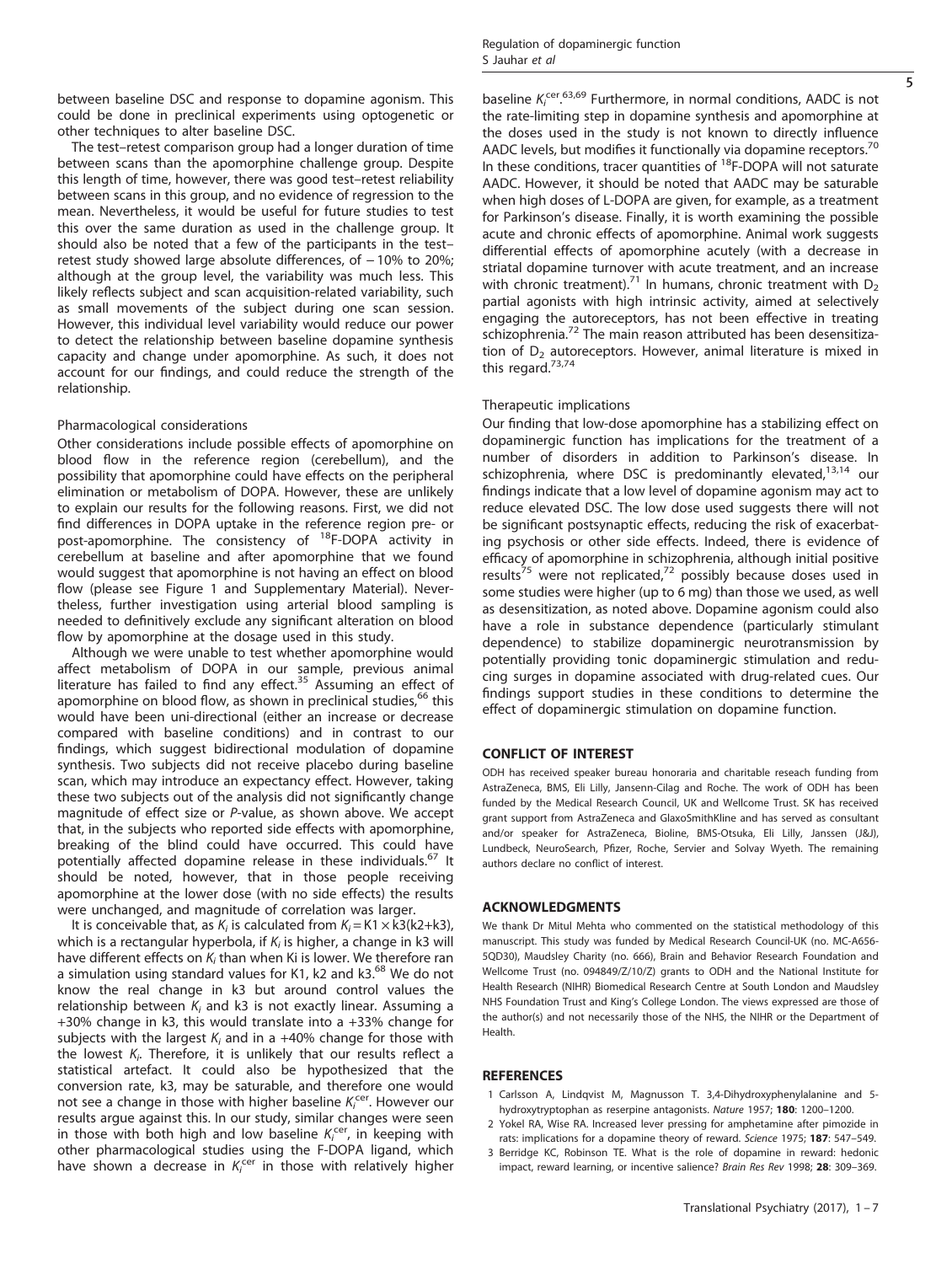- <span id="page-5-0"></span>4 Mehta SH, Morgan JC, Sethi KD. Sleep disorders associated with Parkinson's disease: role of dopamine, epidemiology, and clinical scales of assessment. CNS Spectr 2008; 13: 6–11.
- 5 Barbeau A. The pathogenesis of Parkinson's disease: a new hypothesis. Can Med Assoc J 1962; 87: 802.
- 6 Siessmeier T, Kienast T, Wrase J, Larsen JL, Braus DF, Smolka MN et al. Net influx of plasma 6-[18 F]fluoro-l-DOPA (FDOPA) to the ventral striatum correlates with prefrontal processing of affective stimuli. Eur J Neurosci 2006; 24: 305–313.
- 7 Schlagenhauf F, Rapp MA, Huys QJM, Beck A, Wüstenberg T, Deserno L et al. Ventral striatal prediction error signaling is associated with dopamine synthesis capacity and fluid intelligence. Hum Brain Mapp 2013; 34: 1490–1499.
- 8 Ernst M, Zametkin AJ, Matochik JA, Jons PH, Cohen RM. DOPA decarboxylase activity in attention deficit hyperactivity disorder adults. A [fluorine-18]fluorodopa positron emission tomographic study. J Neurosci 1998; 18: 5901-5907.
- 9 Lotharius J, Brundin P. Pathogenesis of parkinson's disease: dopamine, vesicles and α-synuclein. Nat Rev Neurosci 2002; 3: 932–942.
- 10 van Rossum JM. The significance of dopamine-receptor blockade for the mechanism of action of neuroleptic drugs. Arch Int Pharmacodyn Thérapie 1966; 160: 492–494.
- 11 Howes OD, Kapur S. The dopamine hypothesis of schizophrenia: version III—the final common pathway. Schizophr Bull 2009; 35: 549–562.
- 12 Koob GF, Bloom FE. Cellular and molecular mechanisms of drug dependence. Science 1988; 242: 715–723.
- 13 Hietala J, Syvälahti E, Vuorio K, Räkköläinen V, Bergman J, Haaparanta M et al. Presynaptic dopamine function in striatum of neuroleptic-naive schizophrenic patients. Lancet 1995; 346: 1130.
- 14 Howes OD, Kambeitz J, Kim E, Stahl D, Slifstein M, Abi-Dargham A et al. The nature of dopamine dysfunction in schizophrenia and what this means for treatment: meta-analysis of imaging studies. Arch Gen Psychiatry 2012; 69: 776–786.
- 15 Egerton A, Chaddock CA, Winton-Brown TT, Bloomfield MAP, Bhattacharyya S, Allen P et al. Presynaptic striatal dopamine dysfunction in people at ultra-high risk for psychosis: findings in a second cohort. Biol Psychiatry 2013; 74: 106–112.
- 16 Howes OD, Bose SK, Turkheimer F, Valli I, Egerton A, Valmaggia LR et al. Dopamine synthesis capacity before onset of psychosis: a prospective [18 F]-DOPA PET imaging study. Am J Psychiatry 2011; 168: 1311–1317.
- 17 Ludolph AG, Kassubek J, Schmeck K, Glaser C, Wunderlich A, Buck AK et al. Dopaminergic dysfunction in attention deficit hyperactivity disorder (ADHD), differences between pharmacologically treated and never treated young adults: a 3,4-dihdroxy-6-[18 F]fluorophenyl-l-alanine PET study. Neuroimage 2008; 41: 718–727.
- 18 Dhawan V, Ma Y, Pillai V, Spetsieris P, Chaly T, Belakhlef A et al. Comparative analysis of striatal FDOPA uptake in Parkinson's disease: ratio method versus graphical approach. J Nucl Med 2002; 43: 1324–1330.
- 19 Bloomfield MAP, Morgan CJA, Egerton A, Kapur S, Curran HV, Howes OD. Dopaminergic function in cannabis users and its relationship to cannabis-induced psychotic symptoms. Biol Psychiatry 2014; 75: 470–478.
- 20 Kumakura Y, Gjedde A, Caprioli D, Kienast T, Beck A, Plotkin M et al. Increased turnover of dopamine in caudate nucleus of detoxified alcoholic patients. PLoS One 2013; 8: e73903.
- 21 Salokangas RK, Vilkman H, Ilonen T, Taiminen T, Bergman J, Haaparanta M et al. High levels of dopamine activity in the basal ganglia of cigarette smokers. Am J Psychiatry 2000; 157: 632–634.
- 22 Langer SZ. Presynaptic regulation of the release of catecholamines. Pharmacol Rev 1980; 32: 337–362.
- 23 Westerink BHC, de Vries JB. On the mechanism of neuroleptic induced increase in striatal dopamine release: brain dialysis provides direct evidence for mediation by autoreceptors localized on nerve terminals. Neurosci Lett 1989; 99: 197–202.
- 24 Freeze BS, Kravitz AV, Hammack N, Berke JD, Kreitzer AC. Control of basal ganglia output by direct and indirect pathway projection neurons. J Neurosci 2013; 33: 18531–18539.
- 25 Shi W-X, Pun C-L, Smith PL, Bunney BS. Endogenous DA-mediated feedback inhibition of DA neurons: involvement of both D1- and D2-like receptors. Synapse 2000; 35: 111–119.
- 26 Saklayen SS, Mabrouk OS, Pehek EA. Negative feedback regulation of nigrostriatal dopamine release: mediation by striatal D1 receptors. J Pharmacol Exp Ther 2004; 311: 342–348.
- 27 Santiago M, Westerink BHC. The regulation of dopamine release from nigrostriatal neurons in conscious rats: the role of somatodendritic autoreceptors. Eur J Pharmacol 1991; 204: 79–85.
- 28 Stibe CMH, Kempster PA, Lees AJ, Stern GM. Subcutaneous apomorphine in parkinsonian on-off oscillations. Lancet 1988; 331: 403–406.
- 29 Newman-Tancredi A, Cussac D, Audinot V, Nicolas J-P, Ceuninck FD, Boutin J-A et al. Differential actions of antiparkinson agents at multiple classes of monoaminergic receptor. II. Agonist and antagonist properties at subtypes of dopamine D2-like receptor and α1/α2-adrenoceptor. J Pharmacol Exp Ther 2002; 303: 805–814.
- 30 Gainetdinov RR, Sotnikova TD, Grekhova TV, Rayevsky KS. In vivo evidence for preferential role of dopamine D3 receptor in the presynaptic regulation of dopamine release but not synthesis. Eur J Pharmacol 1996; 308: 261-269.
- 31 Kehr W, Carlsson A, Lindqvist M. Catecholamine synthesis in rat brain after axotomy: interaction between apomorphine and haloperidol. Naunyn Schmiedebergs Arch Pharmacol 1977; 297: 111–117.
- 32 Walthers JR, Roth RH. Dopaminergic neurons: an in vivo system for measuring drug interactions with presynaptic receptors. Naunyn Schmiedebergs Arch Pharmacol 1976; 296: 5–14.
- 33 White FJ, Wang RY. A10 dopamine neurons: role of autoreceptors in determining firing rate and sensitivity to dopamine agonists. Life Sci 1984; 34: 1161-1170.
- 34 Di Chiara G, Porceddu ML, Vargiu L, Argiolas A, Gessa GL. Evidence for dopamine receptors mediating sedation in the mouse brain. Nature 1976; 264: 564–567.
- 35 Torstenson R, Hartvig P, Långström B, Bastami S, Antoni G, Tedroff J. Effect of apomorphine infusion on dopamine synthesis rate relates to dopaminergic tone. Neuropharmacology 1998; 37: 989–995.
- 36 de La Fuente-Fernández R, Lim AS, Sossi V, Holden JE, Calne DB, Ruth TJ et al. Apomorphine-induced changes in synaptic dopamine levels: positron emission tomography evidence for presynaptic inhibition. J Cereb Blood Flow Metab 2001; 21: 1151–1159.
- 37 Ekesbo A, Rydin E, Torstenson R, Sydow O, Låengström B, Tedroff J. Dopamine autoreceptor function is lost in advanced Parkinson's disease. Neurology 1999; 52: 120–125.
- 38 Pucak ML, Grace AA. Partial dopamine depletions result in an enhanced sensitivity of residual dopamine neurons to apomorphine. Synapse 1991; 9: 144-155.
- 39 Lal S, Tesfaye Y, Thavundayil JX, Thompson TR, Kiely ME, Nair NPV et al. Apomorphine: clinical studies on erectile impotence and yawning. Prog Neuropsychopharmacol Biol Psychiatry 1989; 13: 329–339.
- 40 First MB. Structured Clinical Interview for the DSM (SCID). In: The Encyclopedia of Clinical Psychology. John Wiley & Sons, 2014. Available at http://onlinelibrary.wiley. com/doi/10.1002/9781118625392.wbecp351/abstract (accessed 19 March 2015).
- 41 Howes OD, Montgomery AJ, Asselin MC, Murray RM, Valli I, Tabraham P et al. Elevated striatal dopamine function linked to prodromal signs of schizophrenia. Arch Gen Psychiatry 2009; 66: 13.
- 42 Sawle GV, Burn DJ, Morrish PK, Lammertsma AA, Snow BJ, Luthra S et al. The effect of entacapone (OR-611) on brain [18 F]-6- L-fluorodopa metabolism: implications for levodopa therapy of Parkinson's disease. Neurology 1994; 44: 1292–1297.
- 43 Cumming P, Léger GC, Kuwabara H, Gjedde A. Pharmacokinetics of plasma 6- [18 F]fluoro-L-3,4-dihydroxyphenylalanine ([18 F]Fdopa) in humans. J Cereb Blood Flow Metab 1993; 13: 668–675.
- 44 Egerton A, Demjaha A, McGuire P, Mehta MA, Howes OD. The test-retest reliability of 18 F-DOPA PET in assessing striatal and extrastriatal presynaptic dopaminergic function. Neuroimage 2010; 50: 524–531.
- 45 Zhu M-Y, Juorio AV, Paterson IA, Boulton AA. Regulation of aromatic l-amino acid decarboxylase in rat striatal synaptosomes: effects of dopamine receptor agonists and antagonists. Br J Pharmacol 1994; 112: 23–30.
- 46 Neef C, van Laar T. Pharmacokinetic-pharmacodynamic relationships of apomorphine in patients with Parkinson's disease. Clin Pharmacokinet 1999; 37: 257–271.
- 47 Grace AA, Bunney BS. Low doses of apomorphine elicit two opposing influences on dopamine cell electrophysiology. Brain Res 1985; 333: 285–298.
- 48 Levy MI, Davis BM, Mohs RC, Kendler KS, Mathé AA, Trigos G et al. Apomorphine and schizophrenia. Treatment, CSF, and neuroendocrine responses. Arch Gen Psychiatry 1984; 41: 520–524.
- 49 Bloomfield MAP, Pepper F, Egerton A, Demjaha A, Tomasi G, Mouchlianitis E et al. Dopamine function in cigarette smokers: an [<sup>18</sup>F]-DOPA PET study. Neuropsychopharmacology 2014; 39: 2397–2404.
- 50 IBM. Downloading IBM SPSS Statistics 21 United States. 2012. Available at [http://](http://www-01.ibm.com/support/docview.wss?uid�=�swg24032236) [www-01.ibm.com/support/docview.wss?uid = swg24032236](http://www-01.ibm.com/support/docview.wss?uid�=�swg24032236) (accessed 3 June 2015).
- 51 Barnett AG, van der Pols JC, Dobson AJ. Regression to the mean: what it is and how to deal with it. Int J Epidemiol 2005: 34: 215-220.
- 52 Lee IA, Preacher K. Calculation for the test of the difference between two dependent correlations with one variable in common, 2013. Available at [http://](http://quantpsy.org) [quantpsy.org](http://quantpsy.org).
- 53 SAMPLE CDFAS. Correlation coefficients covering the cases (i)'The frequency distribution of the values of the correlation coefficient in samples from an indefinitely large population,' Biometrika, Vol. 10, pp. 507v521, 1915. Here the method of defining the sample by the coordinates of. 1921. Available at [http://](http://www.ssnpstudents.com/wp/wp-content/uploads/2015/02/fisher.pdf4_.pdf) [www.ssnpstudents.com/wp/wp-content/uploads/2015/02/](http://www.ssnpstudents.com/wp/wp-content/uploads/2015/02/fisher.pdf4_.pdf)fisher.pdf4\_.pdf (accessed 14 August 2015).
- 54 Steiger JH. Tests for comparing elements of a correlation matrix. Psychol Bull 1980; 87: 245–251.